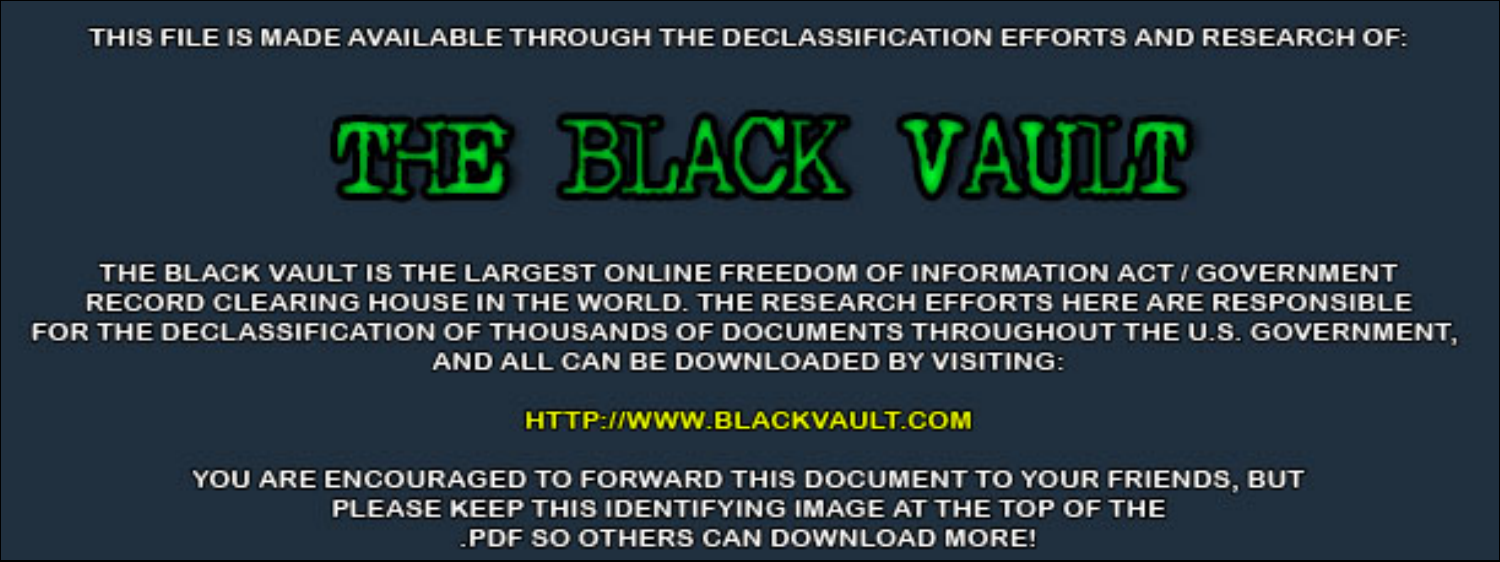

## DEFENSE INTELLIGENCE AGENCY

WASHINGTON, D.C. 20340-5100



U-12-8,552/DAN-lA (FOIA)

SEP 14 2012

Mr. John Greenwald

Dear Mr. Greenwald:

This responds to your Freedom of Information Act (FOIA) request, dated February 26, 2009, that you submitted to the Defense Intelligence Agency (DIA) for information concerning an assassination plot against President H. W. Bush, for which several Iraqi nationals were arrested in April 1993. I apologize for the delay in responding to your request. DIA continues its efforts to eliminate the large backlog of pending FOIA requests. In order to properly respond, it was necessary to consult with another agency and with multiple offices within the agency.

A search of DIA's systems of records located 26 documents (122 pages) responsive to your request. Of these responsive records, 25 documents (119 pages) were referred to other government agencies for their review and direct response to you. This referral is necessary because the documents did not originate with DIA.

Upon review, I have determined that some portions of the remaining document (three pages) must be withheld in part from disclosure pursuant to the FOIA. The withheld portions are exempt from release pursuant to Exemptions 1 and 3 of the FOIA, 5 U.S.C.  $\S$  552 (b)(1) and (b)(3). Exemption 1 applies to information properly classified under the criteria of Executive Order 13526. Exemption 3 applies to information specifically exempted by a statute establishing particular criteria for withholding. The applicable statutes are 10 U.S.C. § 424 and 50 U.S.C. § 403-1(i). Statute 10 U.S.C. § 424 protects the identity of DIA employees, the organizational structure of the agency, and any function ofDIA. Statute 50 U.S.C. § 403-l(i) protects intelligence sources and methods.

If you are not satisfied with my response to your request, you may exercise your right to file an administrative appeal by writing to the address below and referring to case number 0150-2009. Your appeal must be postmarked no later than 60 days after the date of this letter.

Defense Intelligence Agency ATTN: DAN-IA (FOIA) 200 MacDill Blvd Washington, D.C. 20340-5100

Sincerely,

Sincerely,<br>Clement Weillean

 $Y.$  Williams  $450$ Chief, Freedom of Information Act Staff

Enclosure: a/s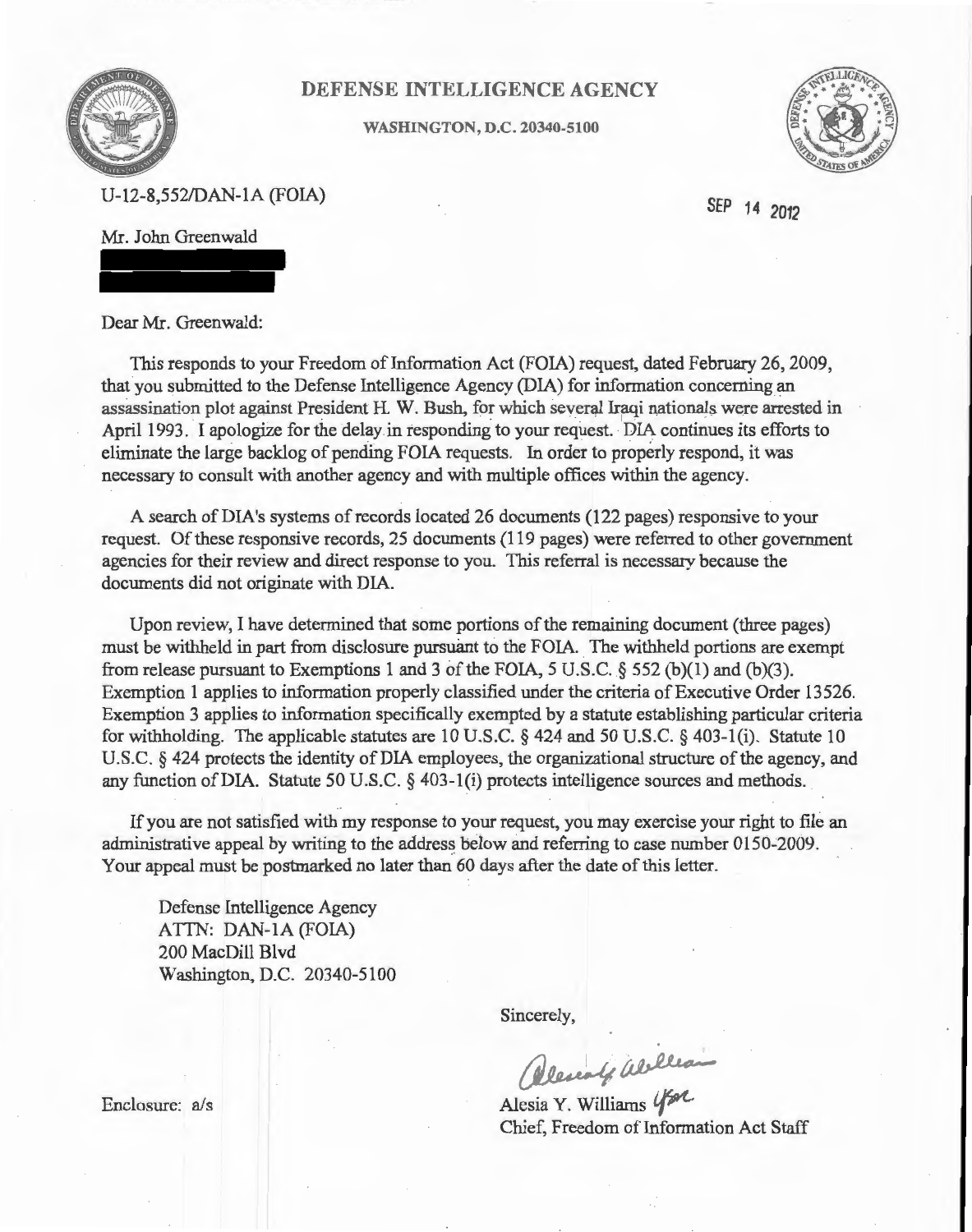**SECRET** 

NOFORN; WNIN I El;

## CDS

| $CDSN = LGX809$ $MCN = 93190/20944$ $TOR = 931901411$     |
|-----------------------------------------------------------|
| PTTSZYUW RUEKJCS8742 1901412-SSSS--RUEALGX.               |
| ZNY SSSSS-                                                |
| <b>DTG</b>                                                |
| 091217Z JUL 93                                            |
| <b>FROM</b>                                               |
| $(b)(3)50$ USO 403-1(i)                                   |
| <b>CONTROLS</b>                                           |
| <b>SECRETNOFORNW</b>                                      |
| SERIAL: (U) (b)(3):10 USC 424                             |
| <b>BODY</b>                                               |
|                                                           |
| (U) (b)(3):10 USC 424, (b)(3):50 USC 403-1(i)<br>PASS:    |
|                                                           |
| COUNTRY: (U) IRAQ (IZ); KUWAIT (KU).                      |
|                                                           |
| SUBJ: (b)(3):10 USC 424 24 Contract J-GROWING ANTI-SADDAM |
| SENTIMENT IN IRAQI GOVERNMENT CIRCLES (U).                |
|                                                           |
| WARNING: (U) THIS IS AN INFORMATION REPORT, NOT FINALLY   |
| EVALUATED INTELLIGENCE. REPORT CLASSIFIED SECRET!         |
| WINDER J.                                                 |
| DEPARTMENT OF DEFENSE                                     |
|                                                           |
| DOI:<br>(U) 930612.                                       |
| (b)(3):10 USC 424                                         |
|                                                           |
| (b)(1), 1.4(c)                                            |
|                                                           |
|                                                           |
|                                                           |
|                                                           |

SUMMARY: (CAOFORIT) IRAQI GOVERNMENT OFFICIALS ARE BECOMING INCREASINGLY CRITICAL OF SADDAM ((HUSA YN)) AND BELIEVE HE WAS RESPONSIDLE FOR THE PLANNED ASSASSINATION OF PRESIDENT BUSH IN KUWAIT CITY.

TEXT: 1. (CANOFORN) THERE IS GROWING ANIMOSITY AMONG IRAQI

NOPORN, WNINTEL,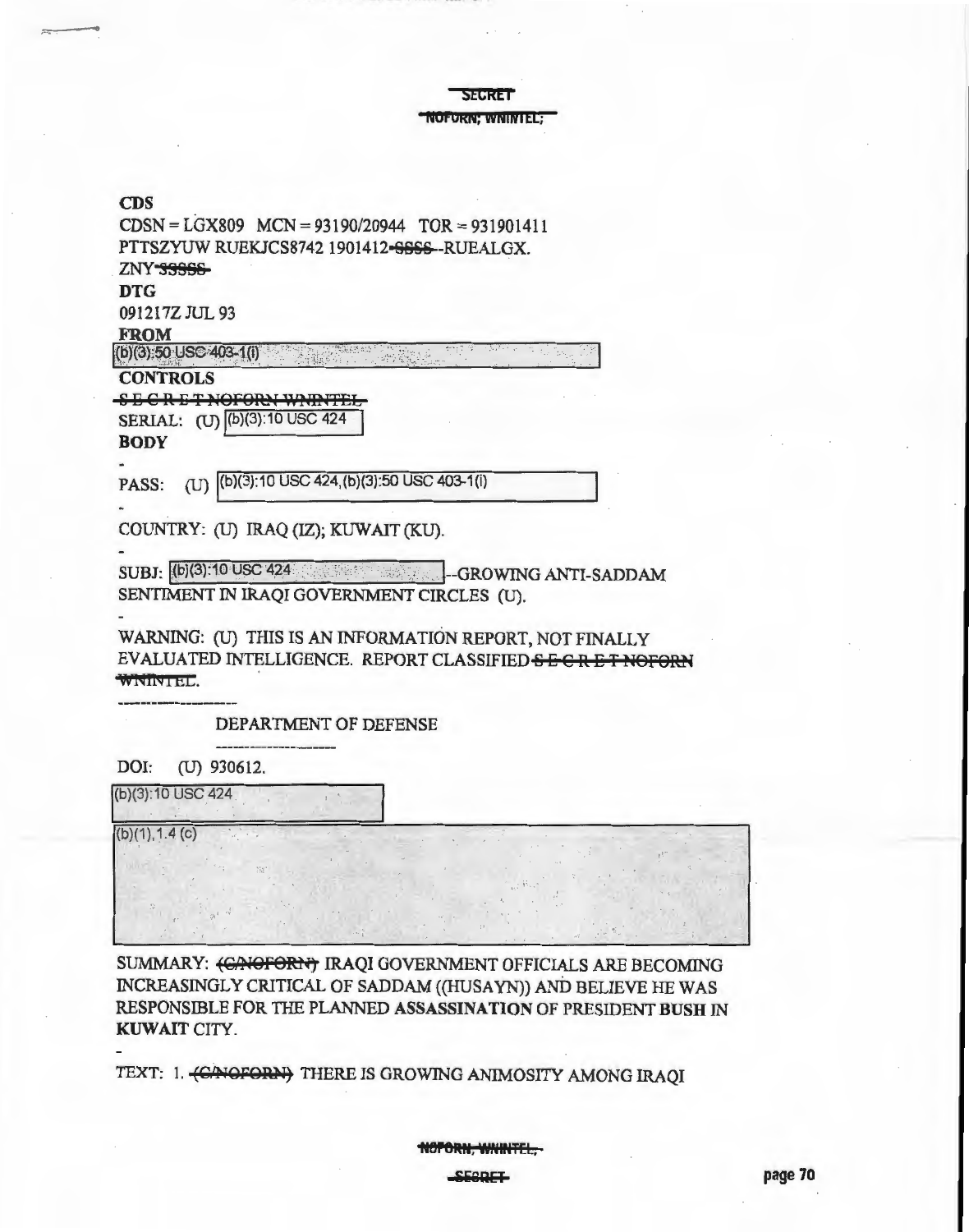**&£8RET NQFQAN,** WNINUb,

GOVERNMENT OFFICIALS TOWARD THE CURRENT IRAQI RULING POWER CIRCLE AND PARTICULARLY TOWARD IRAQI PRESIDENT SADDAM ((HUSAYN)). IRAQI GOVERNMENT OFFICIALS NOW OPENLY CRITICIZE SADDAM AND HIS POLICIES<br>WITH THOSE WHOM THEY TRUST<sup>[(b)(1),1,4</sup> <sup>(c)</sup><br>THIS REPRESENTS A WITH THOSE WHOM THEY TRUST (b)(1), 1.4 (c) MARKED CHANGE IN CRITICISM TOWARD THE REGIME. UNLIKE PAST CRITICISMS WHICH WERE EXTREMELY CLOSE-HOLD, DISCRETE, AND MADE THROUGH INNUENDO, GOVERNMENT OFFICIALS NOW APPEAR TO CRITICIZE SADDAM MORE OPENLY, ALTHOUGH STILL IN PRIVATE CIRCLES.)

2. <del>(CANOFORN)</del> THIS NEW OPENNESS IN CRITICISM TOWARDS PRESIDENT HUSAYN WAS FIRST APPARENT IN APRIL 1993, AS THE IRAQI CENTRAL BANK PRESENTED PRESIDENT HUSAYN WITH A GOLD-PLATED OUOTE CINDERELLA UNQUOTE COACH AND A LARGE BIRTHDAY CAKE WIDCH HE DISPLAYED PROUDLY IN A LAVISH CEREMONY BEFORE AN ORGANIZED CROWD OF SUPPORTERS. AFTER THIS CEREMONY, MANY IRAQI GOVERNMENT OFFICIALS COMMENTED THAT THEY WERE FILLED WITH DISGUST WHILE VIEWING THE CEREMONY. HIGH-LEVEL OFFICIALS WITHIN THE IRAQI GOVERNMENT ARE QUOTE FED UP UNQUOTE WITH PRESIDENT HUSA YN. MANY IRAQI GOVERNMENT OFFICIALS ARE CONVINCED THAT PRESIDENT HUSA YN WAS DIRECTLY RESPONSIBLE FOR THE PLANNED ASSASSINATION OF PRESIDENT BUSH IN KUWAIT CITY, KUWAIT. PRIVATE DISCUSSIONS AMONG THESE OFFICIALS REVEAL THAT THEY BELIEVE PRESIDENT HUSA YN PERSONALLY ORGANIZED AND ORDERED A HIT TEAM TO KUWAIT CITY (NFI). (b)(1), 1.4 (c) I lib)(1 ). 1.4 (c) IPRESIDENT HUSA YN IS OBSESSED WITH THE PERSONAL GOAL TO DEMONSTRATE TO THE WORLD THAT OPERATION DESERT STORM DID NOT REMOVE HIM FROM THE WORLD MAP AND THAT HE WILL COME BACK TO WIN AGAINST THE WEST AND ESPECIALLY THE UNITED STATES.)

COMMENTS: (U) NONE.

(b)(3):10 USC 424

WARNING: REPORT CLASSIFIED SECRET-WARNING NOTICE-SENSITIVE INTELLIGENCE SOURCES OR METHODS INVOLVED-NOT RELEASEABLE TO **FOREIGN NATIONALS.** 

**NBF8AN, WININTE**